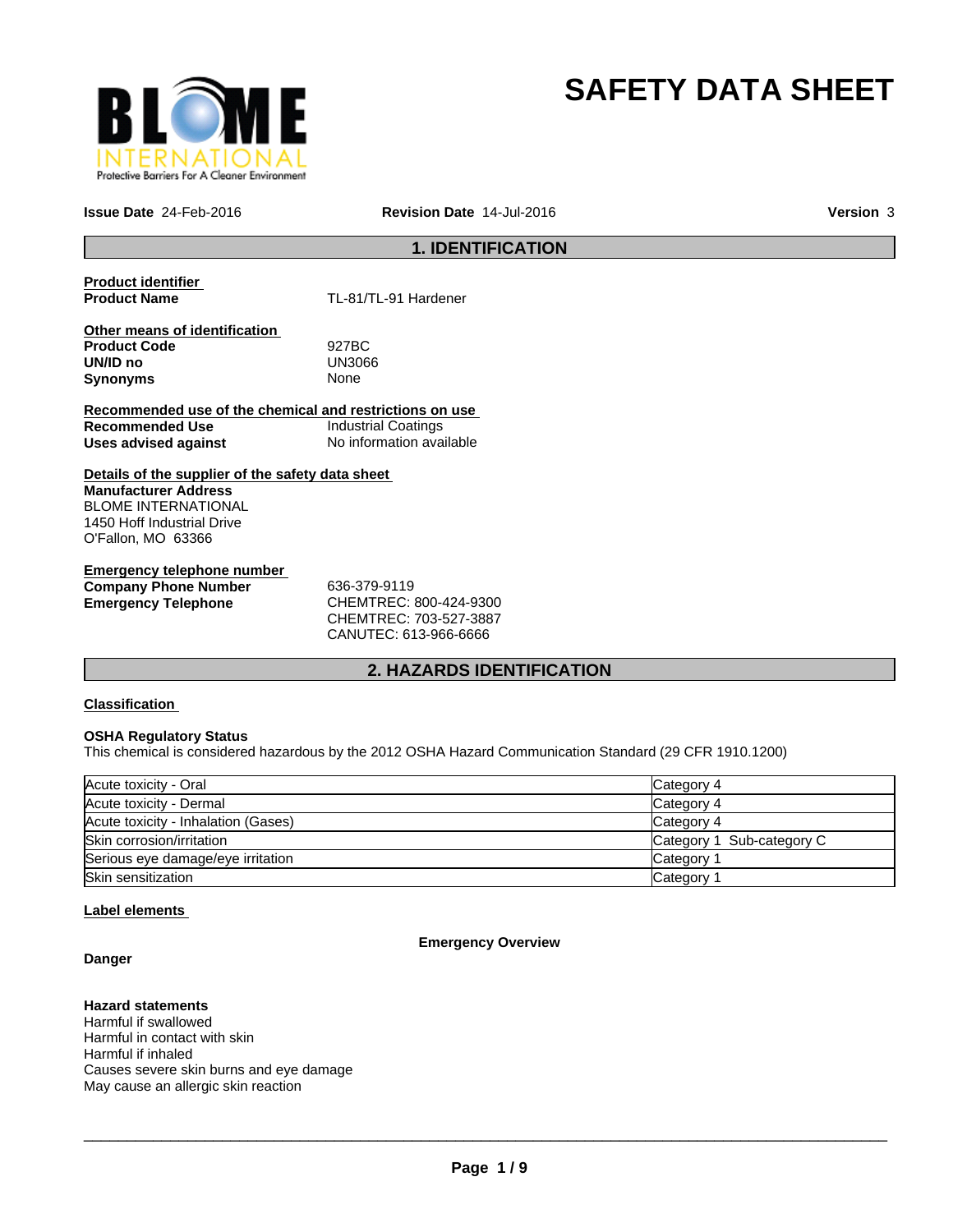

**Appearance** viscous **Physical state** liquid **Odor** Amine

 $\overline{\phantom{a}}$  ,  $\overline{\phantom{a}}$  ,  $\overline{\phantom{a}}$  ,  $\overline{\phantom{a}}$  ,  $\overline{\phantom{a}}$  ,  $\overline{\phantom{a}}$  ,  $\overline{\phantom{a}}$  ,  $\overline{\phantom{a}}$  ,  $\overline{\phantom{a}}$  ,  $\overline{\phantom{a}}$  ,  $\overline{\phantom{a}}$  ,  $\overline{\phantom{a}}$  ,  $\overline{\phantom{a}}$  ,  $\overline{\phantom{a}}$  ,  $\overline{\phantom{a}}$  ,  $\overline{\phantom{a}}$ 

#### **Precautionary Statements - Prevention**

Wash face, hands and any exposed skin thoroughly after handling Do not eat, drink or smoke when using this product Wear protective gloves/protective clothing/eye protection/face protection Use only outdoors or in a well-ventilated area Do not breathe dust/fume/gas/mist/vapors/spray Contaminated work clothing should not be allowed out of the workplace

### **Precautionary Statements - Response**

IF IN EYES: Rinse cautiously with water for several minutes. Remove contact lenses, if present and easy to do. Continue rinsing Immediately call a POISON CENTER or doctor/physician IF ON SKIN (or hair): Remove/Take off immediately all contaminated clothing. Rinse skin with water/shower Immediately call a POISON CENTER or doctor/physician If skin irritation or rash occurs: Get medical advice/attention Call a POISON CENTER or doctor/physician if you feel unwell Wash contaminated clothing before reuse IF INHALED: Remove victim to fresh air and keep at rest in a position comfortable for breathing Call a POISON CENTER or doctor/physician if you feel unwell IF SWALLOWED: Call a POISON CENTER or doctor/physician if you feel unwell Rinse mouth Do NOT induce vomiting

# **Precautionary Statements - Storage**

Store locked up

#### **Precautionary Statements - Disposal**

Dispose of contents/container to an approved waste disposal plant

#### **Hazards not otherwise classified (HNOC)**

Not applicable

### **Other Information**

Toxic to aquatic life with long lasting effects. Toxic to aquatic life.

#### **Unknown acute toxicity**

5% of the mixture consists of ingredient(s) of unknown toxicity

# **3. COMPOSITION/INFORMATION ON INGREDIENTS**

#### **Substance**

Not applicable

#### **Mixture**

| <b>Chemical Name</b> | <b>CAS No</b>  | Weight-%  |
|----------------------|----------------|-----------|
| lsophorone diamine * | 2855-13-2      | 15 - 40   |
| Benzyl alcohol *     | $100 - 51 - 6$ | $10 - 30$ |
| Diethylenetriamine * | $111 - 40 - 0$ | $10 - 30$ |
| Bisphenol A*         | 80-05-7        | - 13      |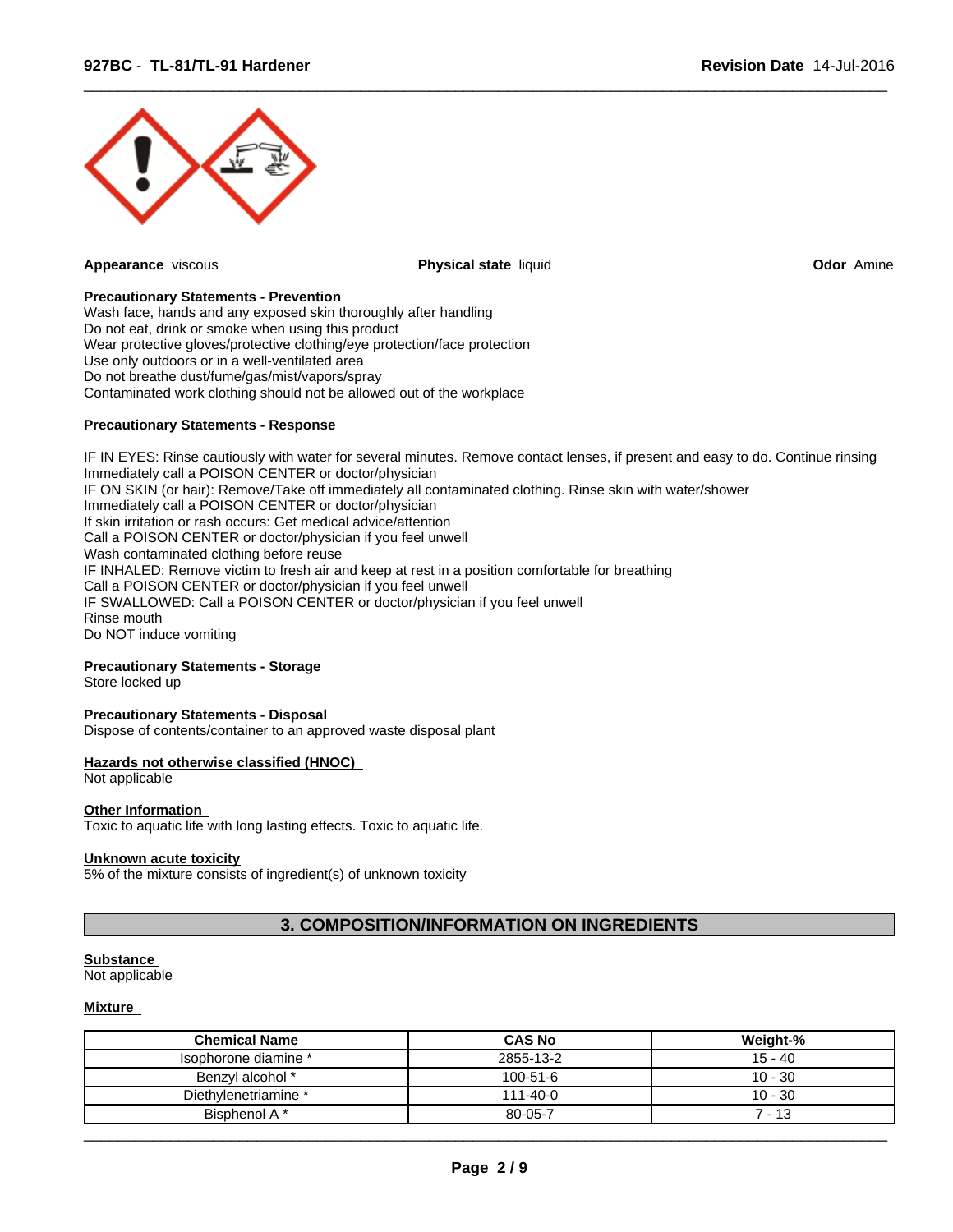| <b></b><br>00-8<br>precipitated<br>ael<br>Silica<br>ımorr<br>hous.<br>ฯ and<br>. | wonenoi<br>.air<br>war.<br>aт<br>netr<br>nınoı<br>. IV'<br>н<br>ווסו | ററ |  |
|----------------------------------------------------------------------------------|----------------------------------------------------------------------|----|--|
|                                                                                  |                                                                      |    |  |

 $\overline{\phantom{a}}$  ,  $\overline{\phantom{a}}$  ,  $\overline{\phantom{a}}$  ,  $\overline{\phantom{a}}$  ,  $\overline{\phantom{a}}$  ,  $\overline{\phantom{a}}$  ,  $\overline{\phantom{a}}$  ,  $\overline{\phantom{a}}$  ,  $\overline{\phantom{a}}$  ,  $\overline{\phantom{a}}$  ,  $\overline{\phantom{a}}$  ,  $\overline{\phantom{a}}$  ,  $\overline{\phantom{a}}$  ,  $\overline{\phantom{a}}$  ,  $\overline{\phantom{a}}$  ,  $\overline{\phantom{a}}$ 

\*The exact percentage (concentration) of composition has been withheld as a trade secret.

# **4. FIRST AID MEASURES**

| <b>Description of first aid measures</b>                    |                                                                                                                                                                                                                                                                                                                                            |
|-------------------------------------------------------------|--------------------------------------------------------------------------------------------------------------------------------------------------------------------------------------------------------------------------------------------------------------------------------------------------------------------------------------------|
| <b>General advice</b>                                       | In case of accident or unwellness, seek medical advice immediately (show directions for<br>use or safety data sheet if possible). If symptoms persist, call a physician.                                                                                                                                                                   |
| Eye contact                                                 | Rinse immediately with plenty of water, also under the eyelids, for at least 15 minutes.<br>Remove contact lenses, if present and easy to do. Continue rinsing. Call a physician<br>immediately.                                                                                                                                           |
| <b>Skin contact</b>                                         | Wash off immediately with soap and plenty of water while removing all contaminated<br>clothes and shoes. For minor skin contact, avoid spreading material on unaffected skin. If<br>skin irritation persists, call a physician.                                                                                                            |
| <b>Inhalation</b>                                           | Remove to fresh air. If breathing is irregular or stopped, administer artificial respiration.<br>Avoid direct contact with skin. Use barrier to give mouth-to-mouth resuscitation. If<br>symptoms persist, call a physician.                                                                                                               |
| Ingestion                                                   | Call a physician or poison control center immediately. Rinse mouth. Drink plenty of water.<br>Do not induce vomiting without medical advice.                                                                                                                                                                                               |
| Self-protection of the first aider                          | Ensure that medical personnel are aware of the material(s) involved and take precautions to<br>protect themselves. Do not use mouth-to-mouth method if victim ingested or inhaled the<br>substance; give artificial respiration with the aid of a pocket mask equipped with a one-way<br>valve or other proper respiratory medical device. |
| Most important symptoms and effects, both acute and delayed |                                                                                                                                                                                                                                                                                                                                            |
| <b>Symptoms</b>                                             | Causes skin and eye burns. May result in permanent damage including blindness. May<br>cause allergic skin reaction. Coughing and/ or wheezing.                                                                                                                                                                                             |
|                                                             | Indication of any immediate medical attention and special treatment needed                                                                                                                                                                                                                                                                 |
| Note to physicians                                          | Keep victim warm and quiet. Effects of exposure (inhalation, ingestion or skin contact) to<br>substance may be delayed. Treat symptomatically.                                                                                                                                                                                             |
|                                                             |                                                                                                                                                                                                                                                                                                                                            |

# **5. FIRE-FIGHTING MEASURES**

#### **Suitable extinguishing media**

Use extinguishing measures that are appropriate to local circumstances and the surrounding environment. Dry chemical, CO2, alcohol-resistant foam or water spray. Move containers from fire area if you can do it without risk.

**Unsuitable extinguishing media** Do not use a solid water stream as it may scatter and spread fire.

# **Specific hazards arising from the chemical**

The product causes burns of eyes, skin and mucous membranes. Thermal decomposition can lead to release of irritating and toxic gases and vapors. Runoff may pollute waterways.

**Explosion data Sensitivity to Mechanical Impact** None. **Sensitivity to Static Discharge** None.

#### **Protective equipment and precautions for firefighters**

As in any fire, wear self-contained breathing apparatus pressure-demand, MSHA/NIOSH (approved or equivalent) and full protective gear.

# **6. ACCIDENTAL RELEASE MEASURES**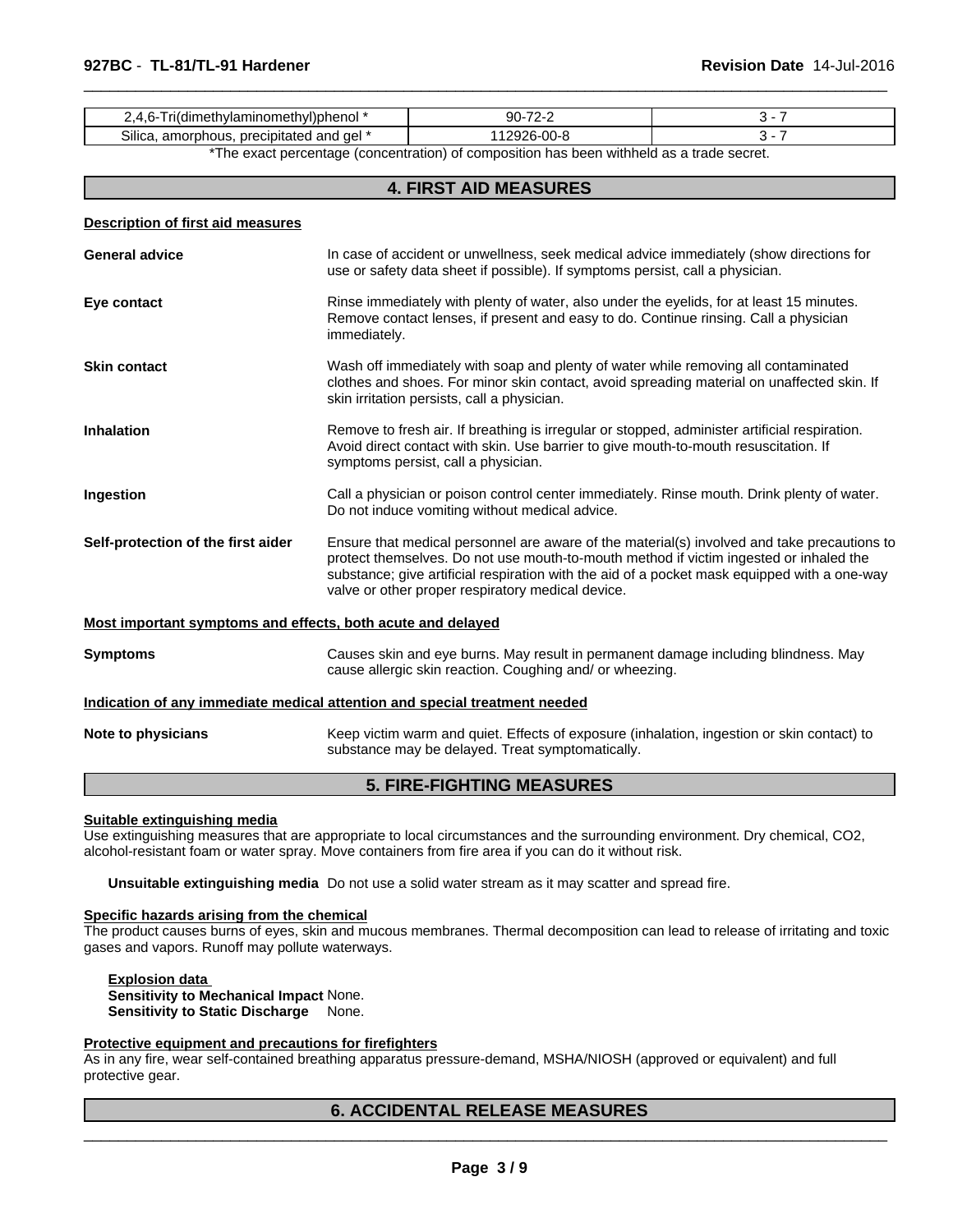# **Personal precautions, protective equipment and emergency procedures**

| Methods and material for containment and cleaning up |                                                                                                                                                                                                                                                            |
|------------------------------------------------------|------------------------------------------------------------------------------------------------------------------------------------------------------------------------------------------------------------------------------------------------------------|
| <b>Methods for containment</b>                       | Absorb or cover with dry earth, sand or other non-combustible material and transfer to<br>containers.                                                                                                                                                      |
| Methods for cleaning up                              | Cover liquid spill with sand, earth or other non-combustible absorbent material. Use<br>personal protective equipment as required. Dam up. Take up mechanically, placing in<br>appropriate containers for disposal. Clean contaminated surface thoroughly. |

 $\overline{\phantom{a}}$  ,  $\overline{\phantom{a}}$  ,  $\overline{\phantom{a}}$  ,  $\overline{\phantom{a}}$  ,  $\overline{\phantom{a}}$  ,  $\overline{\phantom{a}}$  ,  $\overline{\phantom{a}}$  ,  $\overline{\phantom{a}}$  ,  $\overline{\phantom{a}}$  ,  $\overline{\phantom{a}}$  ,  $\overline{\phantom{a}}$  ,  $\overline{\phantom{a}}$  ,  $\overline{\phantom{a}}$  ,  $\overline{\phantom{a}}$  ,  $\overline{\phantom{a}}$  ,  $\overline{\phantom{a}}$ 

# **Precautions for safe handling**

| Advice on safe handling | Avoid contact with skin, eyes or clothing. Use personal protective equipment as required. |
|-------------------------|-------------------------------------------------------------------------------------------|
|                         | Wash contaminated clothing before reuse. Do not breathe dust/fume/gas/mist/vapors/spray.  |
|                         | Do not eat, drink or smoke when using this product.                                       |

# **Conditions for safe storage, including any incompatibilities**

| <b>Storage Conditions</b> | Keep container tightly closed in a dry and well-ventilated place. Keep out of the reach of<br>children. |
|---------------------------|---------------------------------------------------------------------------------------------------------|
| Incompatible materials    | Strong oxidizing agents. Strong acids. Strong bases.                                                    |

# **8. EXPOSURE CONTROLS/PERSONAL PROTECTION**

# **Control parameters**

#### **Exposure Guidelines** .

| <b>Chemical Name</b>                | <b>ACGIH TLV</b> | <b>OSHA PEL</b>                     | <b>NIOSH IDLH</b>       |
|-------------------------------------|------------------|-------------------------------------|-------------------------|
| Diethylenetriamine                  | TWA: 1 ppm       |                                     | TWA: 1 ppm              |
| 111-40-0                            |                  |                                     | TWA: $4 \text{ ma/m}^3$ |
| Silica, amorphous, precipitated and |                  | TWA: 20 mppcf                       |                         |
| gel                                 |                  | (80)/(% SiO2) mg/m <sup>3</sup> TWA |                         |
| 112926-00-8                         |                  |                                     |                         |

*NIOSH IDLH Immediately Dangerous to Life or Health*

# **Appropriate engineering controls**

#### **Engineering Controls** Showers Eyewash stations Ventilation systems.

## **Individual protection measures, such as personal protective equipment**

| <b>Eye/face protection</b>    | Tight sealing safety goggles.                                                                                                                                                                                                                                          |
|-------------------------------|------------------------------------------------------------------------------------------------------------------------------------------------------------------------------------------------------------------------------------------------------------------------|
| Skin and body protection      | Wear protective gloves and protective clothing.                                                                                                                                                                                                                        |
| <b>Respiratory protection</b> | If exposure limits are exceeded or irritation is experienced, NIOSH/MSHA approved<br>respiratory protection should be worn. Positive-pressure supplied air respirators may be<br>required for high airborne contaminant concentrations. Respiratory protection must be |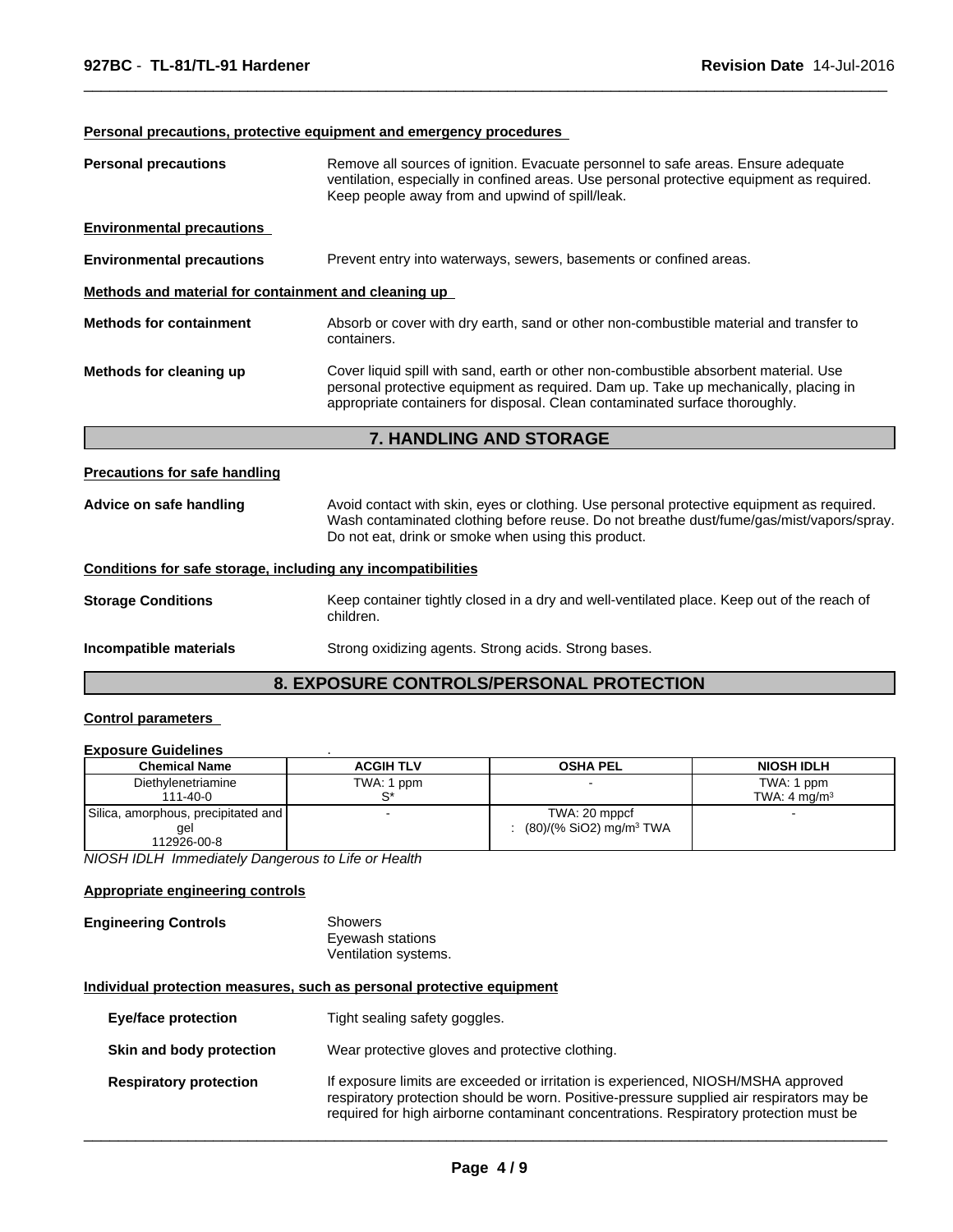#### provided in accordance with current local regulations.

**General Hygiene Considerations** Handle in accordance with good industrial hygiene and safety practice.

 $\overline{\phantom{a}}$  ,  $\overline{\phantom{a}}$  ,  $\overline{\phantom{a}}$  ,  $\overline{\phantom{a}}$  ,  $\overline{\phantom{a}}$  ,  $\overline{\phantom{a}}$  ,  $\overline{\phantom{a}}$  ,  $\overline{\phantom{a}}$  ,  $\overline{\phantom{a}}$  ,  $\overline{\phantom{a}}$  ,  $\overline{\phantom{a}}$  ,  $\overline{\phantom{a}}$  ,  $\overline{\phantom{a}}$  ,  $\overline{\phantom{a}}$  ,  $\overline{\phantom{a}}$  ,  $\overline{\phantom{a}}$ 

# **9. PHYSICAL AND CHEMICAL PROPERTIES**

#### **Information on basic physical and chemical properties**

| <b>Physical state</b>            | liquid                   |                                  |                          |
|----------------------------------|--------------------------|----------------------------------|--------------------------|
| Appearance                       | viscous                  | Odor                             | Amine                    |
| Color                            | amber                    | <b>Odor threshold</b>            | No information available |
| <b>Property</b>                  | <b>Values</b>            | Remarks • Method                 |                          |
| рH                               | No information available |                                  |                          |
| Melting point / freezing point   | No information available |                                  |                          |
| Boiling point / boiling range    | > 120 °C / 248 °F        |                                  |                          |
| <b>Flash point</b>               | > 100 °C / 212 °F        | Pensky-Martens Closed Cup (PMCC) |                          |
| <b>Evaporation rate</b>          | No information available |                                  |                          |
| Flammability (solid, gas)        | No information available |                                  |                          |
| <b>Flammability Limit in Air</b> |                          |                                  |                          |
| <b>Upper flammability limit:</b> | No information available |                                  |                          |
| Lower flammability limit:        | No information available |                                  |                          |
| Vapor pressure                   | No information available |                                  |                          |
| <b>Vapor density</b>             | No information available |                                  |                          |
| <b>Relative density</b>          | ~1                       |                                  |                          |
| <b>Water solubility</b>          | partially soluble        |                                  |                          |
| Solubility in other solvents     | No information available |                                  |                          |
| <b>Partition coefficient</b>     | No information available |                                  |                          |
| <b>Autoignition temperature</b>  | No information available |                                  |                          |
| <b>Decomposition temperature</b> | No information available |                                  |                          |
| <b>Kinematic viscosity</b>       | No information available |                                  |                          |
| <b>Dynamic viscosity</b>         | No information available |                                  |                          |
| <b>Explosive properties</b>      | Not an explosive         |                                  |                          |
| <b>Oxidizing properties</b>      | Not applicable           |                                  |                          |
| <b>Other Information</b>         |                          |                                  |                          |
| <b>Softening point</b>           | No information available |                                  |                          |
| Molecular weight                 | No information available |                                  |                          |
| VOC Content (%)                  | $< 50$ g/L               |                                  |                          |
| <b>Density</b>                   | No information available |                                  |                          |
| <b>Bulk density</b>              | No information available |                                  |                          |
|                                  |                          |                                  |                          |

# **Reactivity**

No data available

**Chemical stability** Stable under recommended storage conditions. **Possibility of Hazardous Reactions** Hazardous polymerization does not occur. **Conditions to avoid** Elevated Temperature. Incompatible materials. **Incompatible materials** Strong oxidizing agents. Strong acids. Strong bases. **Hazardous Decomposition Products** Thermal decomposition can lead to release of irritating and toxic gases and vapors.

# **11. TOXICOLOGICAL INFORMATION**

**10. STABILITY AND REACTIVITY**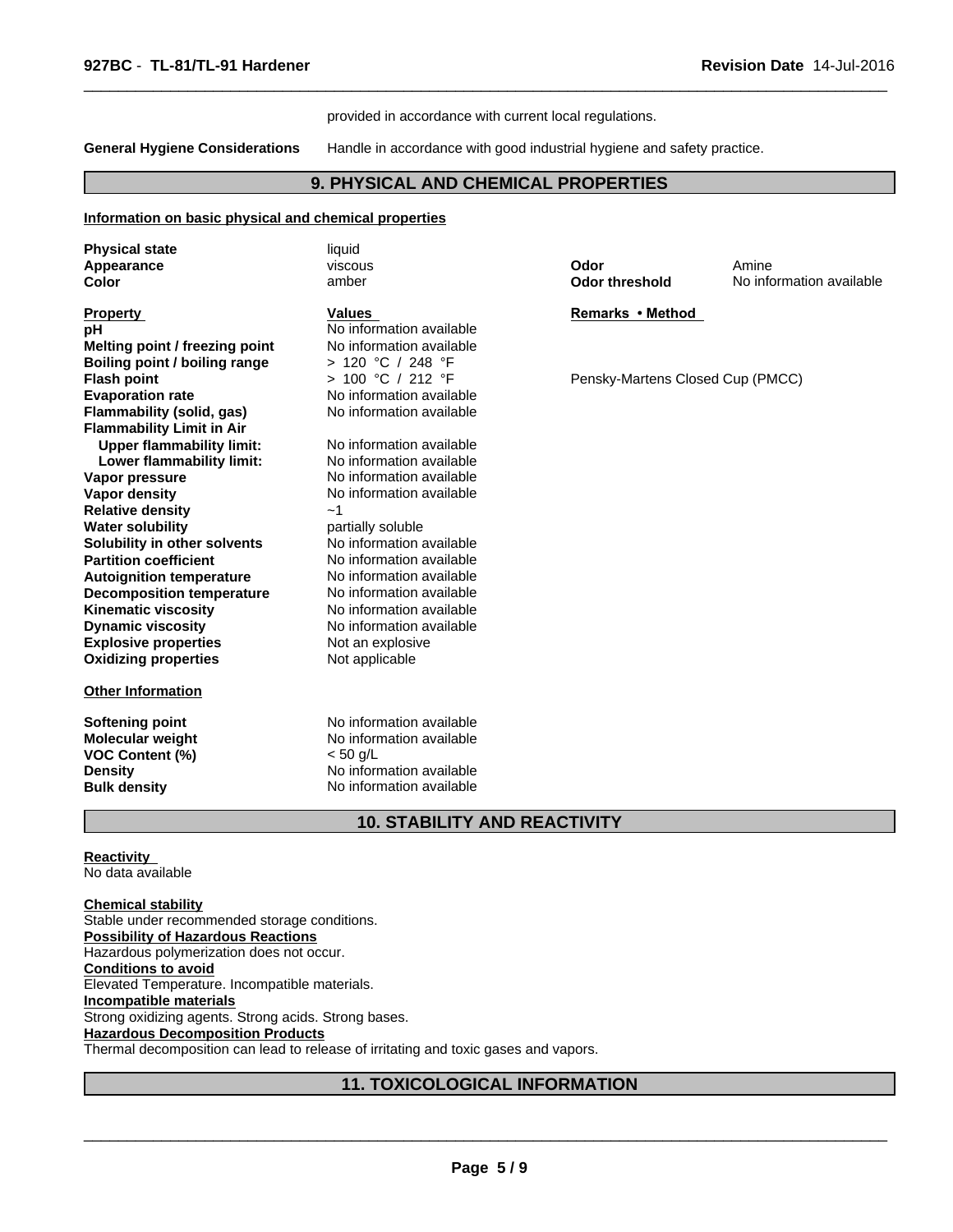#### **Information on likely routes of exposure**

#### **Product Information**

| <b>Inhalation</b>   | May cause irritation.                                                                                         |
|---------------------|---------------------------------------------------------------------------------------------------------------|
| Eye contact         | Corrosive to the eyes and may cause severe damage including blindness.                                        |
| <b>Skin contact</b> | May cause burns. Repeated or prolonged skin contact may cause allergic reactions with<br>susceptible persons. |

 $\overline{\phantom{a}}$  ,  $\overline{\phantom{a}}$  ,  $\overline{\phantom{a}}$  ,  $\overline{\phantom{a}}$  ,  $\overline{\phantom{a}}$  ,  $\overline{\phantom{a}}$  ,  $\overline{\phantom{a}}$  ,  $\overline{\phantom{a}}$  ,  $\overline{\phantom{a}}$  ,  $\overline{\phantom{a}}$  ,  $\overline{\phantom{a}}$  ,  $\overline{\phantom{a}}$  ,  $\overline{\phantom{a}}$  ,  $\overline{\phantom{a}}$  ,  $\overline{\phantom{a}}$  ,  $\overline{\phantom{a}}$ 

**Ingestion** Can burn mouth, throat, and stomach.

| <b>Chemical Name</b>                                  | Oral LD50            | <b>Dermal LD50</b>     | <b>Inhalation LC50</b>  |
|-------------------------------------------------------|----------------------|------------------------|-------------------------|
| Isophorone diamine<br>2855-13-2                       | $= 1030$ mg/kg (Rat) |                        |                         |
| Benzyl alcohol<br>100-51-6                            | $= 1230$ mg/kg (Rat) | $= 2$ g/kg (Rabbit)    | $= 8.8$ mg/L (Rat) 4 h  |
| Diethylenetriamine<br>  111-40-0                      | $= 1080$ mg/kg (Rat) | $= 672$ mg/kg (Rabbit) | $= 70$ mg/L (Rat) 4 h   |
| <b>Bisphenol A</b><br>80-05-7                         | $=$ 3300 mg/kg (Rat) | $= 3$ mL/kg (Rabbit)   | $> 0.17$ mg/L (Rat) 6 h |
| 2,4,6-Tri(dimethylaminomethyl)phen<br>ЮI<br>$90-72-2$ | $= 1200$ mg/kg (Rat) | $= 1280$ mg/kg (Rat)   |                         |

#### **Information on toxicological effects**

**Symptoms** May cause an allergic skin reaction. Causes skin burns. May cause redness and tearing of the eyes. May result in permanent damage including blindness. Coughing and/ or wheezing.

# **Delayed and immediate effects as well as chronic effects from short and long-term exposure**

| <b>Sensitization</b><br><b>Germ cell mutagenicity</b><br>Carcinogenicity                                                                                    |                                                                                                                                                                                                                                                                                                  | May cause sensitization in susceptible persons.<br>Based on available data, the classification criteria are not met. | The table below indicates whether each agency has listed any ingredient as a carcinogen. |             |
|-------------------------------------------------------------------------------------------------------------------------------------------------------------|--------------------------------------------------------------------------------------------------------------------------------------------------------------------------------------------------------------------------------------------------------------------------------------------------|----------------------------------------------------------------------------------------------------------------------|------------------------------------------------------------------------------------------|-------------|
| <b>Chemical Name</b>                                                                                                                                        | <b>ACGIH</b>                                                                                                                                                                                                                                                                                     | <b>IARC</b>                                                                                                          | <b>NTP</b>                                                                               | <b>OSHA</b> |
| Silica, amorphous,<br>precipitated and gel<br>112926-00-8                                                                                                   |                                                                                                                                                                                                                                                                                                  | Group 3                                                                                                              |                                                                                          |             |
| Not classifiable as a human carcinogen                                                                                                                      | IARC (International Agency for Research on Cancer)                                                                                                                                                                                                                                               |                                                                                                                      |                                                                                          |             |
| <b>Reproductive toxicity</b><br><b>STOT - single exposure</b><br><b>STOT - repeated exposure</b><br><b>Target Organ Effects</b><br><b>Aspiration hazard</b> | Based on available data, the classification criteria are not met.<br>Target Organs. Respiratory system. Eyes. Skin.<br>Based on available data, the classification criteria are not met.<br>Eyes, Respiratory system, Skin.<br>Based on available data, the classification criteria are not met. |                                                                                                                      |                                                                                          |             |

**Numerical measures of toxicity - Product Information** 

**The following values are calculated based on chapter 3.1 of the GHS document** .

| ATEmix (oral)                        | 1,329.00 mg/kg |
|--------------------------------------|----------------|
| ATEmix (dermal)                      | 1,506.00 mg/kg |
| <b>ATEmix (inhalation-gas)</b>       | 2,800.00 mg/l  |
| <b>ATEmix (inhalation-dust/mist)</b> | $6.00$ ma/l    |

# **12. ECOLOGICAL INFORMATION**

#### **Ecotoxicity**

Toxic to aquatic life with long lasting effects

17 % of the mixture consists of components(s) of unknown hazards to the aquatic environment

| $\sim$<br>.<br>Chemical Name | plants<br>Algae/aguatic | Fish. | $"$ ructocos<br>usiacea |  |
|------------------------------|-------------------------|-------|-------------------------|--|
|                              |                         |       | _______________         |  |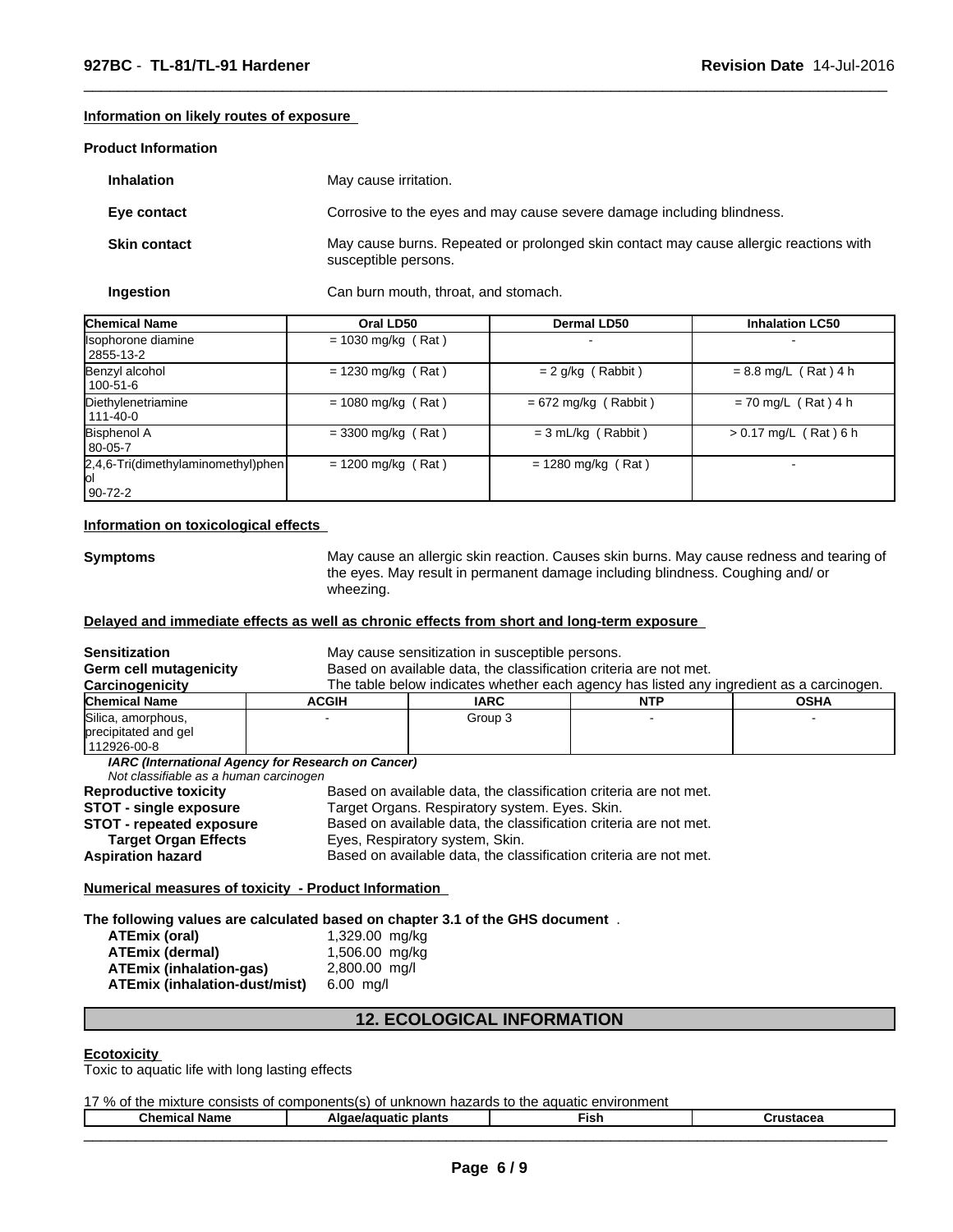# **927BC** - **TL-81/TL-91 Hardener Revision Date** 14-Jul-2016

| Isophorone diamine<br>2855-13-2      | 37: 72 h Desmodesmus subspicatus<br>mg/L EC50                                                                                                                         | 110: 96 h Leuciscus idus mg/L<br>LC50 semi-static                                                                                                                                                                 | 14.6 - 21.5: 48 h Daphnia magna<br>mg/L EC50 semi-static 42: 24 h<br>Daphnia magna mg/L EC50                                  |
|--------------------------------------|-----------------------------------------------------------------------------------------------------------------------------------------------------------------------|-------------------------------------------------------------------------------------------------------------------------------------------------------------------------------------------------------------------|-------------------------------------------------------------------------------------------------------------------------------|
| Benzyl alcohol<br>$100 - 51 - 6$     | 35: 3 h Anabaena variabilis mg/L<br>EC50                                                                                                                              | 460: 96 h Pimephales promelas<br>mg/L LC50 static 10: 96 h Lepomis<br>macrochirus mg/L LC50 static                                                                                                                | 23: 48 h water flea mg/L EC50                                                                                                 |
| Diethylenetriamine<br>$111 - 40 - 0$ | 1164: 72 h Pseudokirchneriella<br>subcapitata mg/L EC50 345.6: 96 h<br>Pseudokirchneriella subcapitata<br>mg/L EC50 592: 96 h<br>Desmodesmus subspicatus mg/L<br>EC50 | 248: 96 h Poecilia reticulata mg/L<br>LC50 static 430: 96 h Leuciscus<br>idus mg/L LC50 semi-static 1014:<br>96 h Poecilia reticulata mg/L LC50<br>semi-static                                                    | 16: 48 h Daphnia magna mg/L<br>EC50 37: 24 h Daphnia magna<br>mg/L EC50                                                       |
| <b>Bisphenol A</b><br>80-05-7        | 2.5: 96 h Pseudokirchneriella<br>subcapitata mg/L EC50                                                                                                                | 3.6 - 5.4: 96 h Pimephales promelas<br>mg/L LC50 flow-through 4.0 - 5.5:<br>96 h Pimephales promelas mg/L<br>LC50 static 4: 96 h Oncorhynchus<br>mykiss mg/L LC50 9.9: 96 h<br>Brachydanio rerio mg/L LC50 static | 10.2: 48 h Daphnia magna mg/L<br>EC50 3.9: 48 h Daphnia magna<br>mg/L EC50 9.2 - 11.4: 48 h Daphnia<br>magna mg/L EC50 Static |

 $\overline{\phantom{a}}$  ,  $\overline{\phantom{a}}$  ,  $\overline{\phantom{a}}$  ,  $\overline{\phantom{a}}$  ,  $\overline{\phantom{a}}$  ,  $\overline{\phantom{a}}$  ,  $\overline{\phantom{a}}$  ,  $\overline{\phantom{a}}$  ,  $\overline{\phantom{a}}$  ,  $\overline{\phantom{a}}$  ,  $\overline{\phantom{a}}$  ,  $\overline{\phantom{a}}$  ,  $\overline{\phantom{a}}$  ,  $\overline{\phantom{a}}$  ,  $\overline{\phantom{a}}$  ,  $\overline{\phantom{a}}$ 

#### **Persistence and degradability**

No information available.

# **Bioaccumulation**

| <b>Chemical Name</b>                 | <b>Partition coefficient</b> |
|--------------------------------------|------------------------------|
| Isophorone diamine<br>2855-13-2      | 0.79                         |
| Benzyl alcohol<br>100-51-6           | 1.1                          |
| Diethylenetriamine<br>$111 - 40 - 0$ | $-1.3$                       |
| <b>Bisphenol A</b><br>80-05-7        | 2.2                          |

# **Other adverse effects**

No information available

# **13. DISPOSAL CONSIDERATIONS**

| Waste treatment methods<br>Disposal of wastes | Disposal should be in accordance with applicable regional, national and local laws and<br>regulations. |
|-----------------------------------------------|--------------------------------------------------------------------------------------------------------|
| <b>Contaminated packaging</b>                 | Do not reuse container.                                                                                |
| <b>US EPA Waste Number</b>                    | D002                                                                                                   |

| <b>Chemical Name</b> | California Hazardous Waste Status |
|----------------------|-----------------------------------|
| Diethylenetriamine   | Toxic                             |
| 1-40-0               |                                   |

# **14. TRANSPORT INFORMATION**

# **DOT**

| UN/ID no                        | UN3066                  |
|---------------------------------|-------------------------|
| Proper shipping name            | Paint                   |
| <b>Hazard Class</b>             |                         |
| <b>Packing Group</b>            | Ш                       |
| <b>Special Provisions</b>       | B52, IB3, T4, TP1, TP29 |
| <b>Description</b>              | UN3066, Paint, 8, III   |
| <b>Emergency Response Guide</b> | 153                     |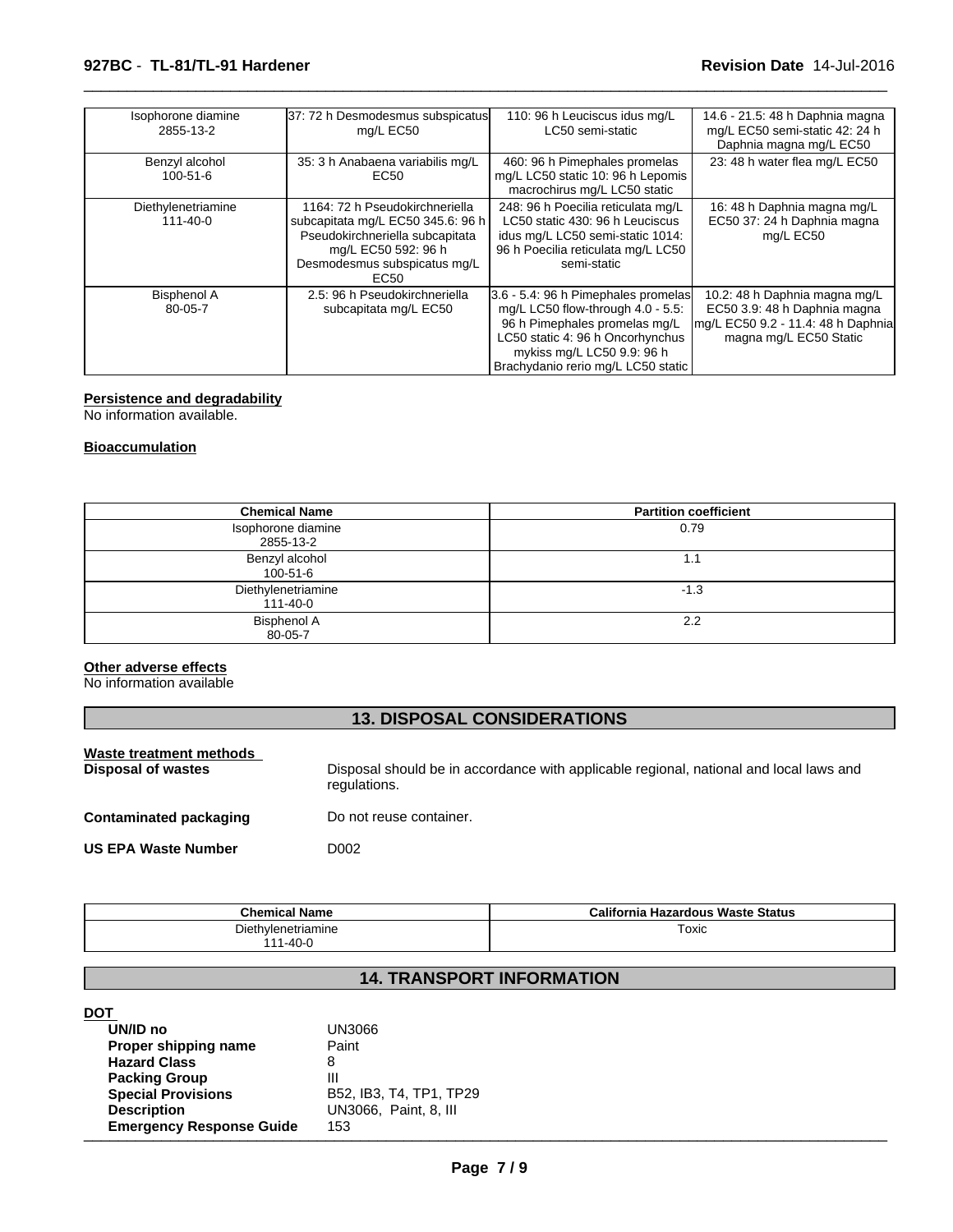**Number**

| TDG                       |                       |
|---------------------------|-----------------------|
| UN/ID no                  | UN3066                |
| Proper shipping name      | Paint                 |
| <b>Hazard Class</b>       | 8                     |
| <b>Packing Group</b>      | Ш                     |
| <b>Description</b>        | UN3066, Paint, 8, III |
| IATA                      |                       |
| UN/ID no                  | UN3066                |
| Proper shipping name      | Paint                 |
| <b>Hazard Class</b>       | 8                     |
| <b>Packing Group</b>      | Ш                     |
| <b>ERG Code</b>           | 8L                    |
| <b>Special Provisions</b> | A3, A72, A803, A192   |
| <b>Description</b>        | UN3066, Paint, 8, III |
| <b>IMDG</b>               |                       |
| UN/ID no                  | UN3066                |
| Proper shipping name      | Paint                 |
| <b>Hazard Class</b>       | 8                     |
| <b>Packing Group</b>      | Ш                     |
| EmS-No                    | F-A, S-B              |
| <b>Special Provisions</b> | 163, 223              |
| <b>Description</b>        | UN3066, Paint, 8, III |

# **15. REGULATORY INFORMATION**

 $\overline{\phantom{a}}$  ,  $\overline{\phantom{a}}$  ,  $\overline{\phantom{a}}$  ,  $\overline{\phantom{a}}$  ,  $\overline{\phantom{a}}$  ,  $\overline{\phantom{a}}$  ,  $\overline{\phantom{a}}$  ,  $\overline{\phantom{a}}$  ,  $\overline{\phantom{a}}$  ,  $\overline{\phantom{a}}$  ,  $\overline{\phantom{a}}$  ,  $\overline{\phantom{a}}$  ,  $\overline{\phantom{a}}$  ,  $\overline{\phantom{a}}$  ,  $\overline{\phantom{a}}$  ,  $\overline{\phantom{a}}$ 

| <b>International Inventories</b> |          |  |
|----------------------------------|----------|--|
| TSCA                             | Complies |  |
| <b>DSL/NDSL</b>                  | Complies |  |
| <b>EINECS/ELINCS</b>             | Complies |  |
| <b>IECSC</b>                     | Complies |  |
| KECL                             | Complies |  |
| <b>PICCS</b>                     | Complies |  |
| <b>AICS</b>                      | Complies |  |
|                                  |          |  |

## **Legend:**

**TSCA** - United States Toxic Substances Control Act Section 8(b) Inventory **DSL/NDSL** - Canadian Domestic Substances List/Non-Domestic Substances List **EINECS/ELINCS** - European Inventory of Existing Chemical Substances/European List of Notified Chemical Substances **ENCS** - Japan Existing and New Chemical Substances **IECSC** - China Inventory of Existing Chemical Substances **KECL** - Korean Existing and Evaluated Chemical Substances **PICCS** - Philippines Inventory of Chemicals and Chemical Substances

**AICS** - Australian Inventory of Chemical Substances

### **US Federal Regulations**

#### **SARA 313**

Section 313 of Title III of the Superfund Amendments and Reauthorization Act of 1986 (SARA). This product contains a chemical or chemicals which are subject to the reporting requirements of the Act and Title 40 of the Code of Federal Regulations, Part 372

| <b>Chemical Name</b>                  | <b>SARA 313 - Threshold Values %</b> |  |
|---------------------------------------|--------------------------------------|--|
| Bisphenol A - 80-05-7                 | 1.0                                  |  |
| <b>SARA 311/312 Hazard Categories</b> |                                      |  |
| Acute health hazard                   | Yes                                  |  |
| <b>Chronic Health Hazard</b>          | Yes                                  |  |
| Fire hazard                           | No                                   |  |
| Sudden release of pressure hazard     | No                                   |  |
| <b>Reactive Hazard</b>                | No                                   |  |